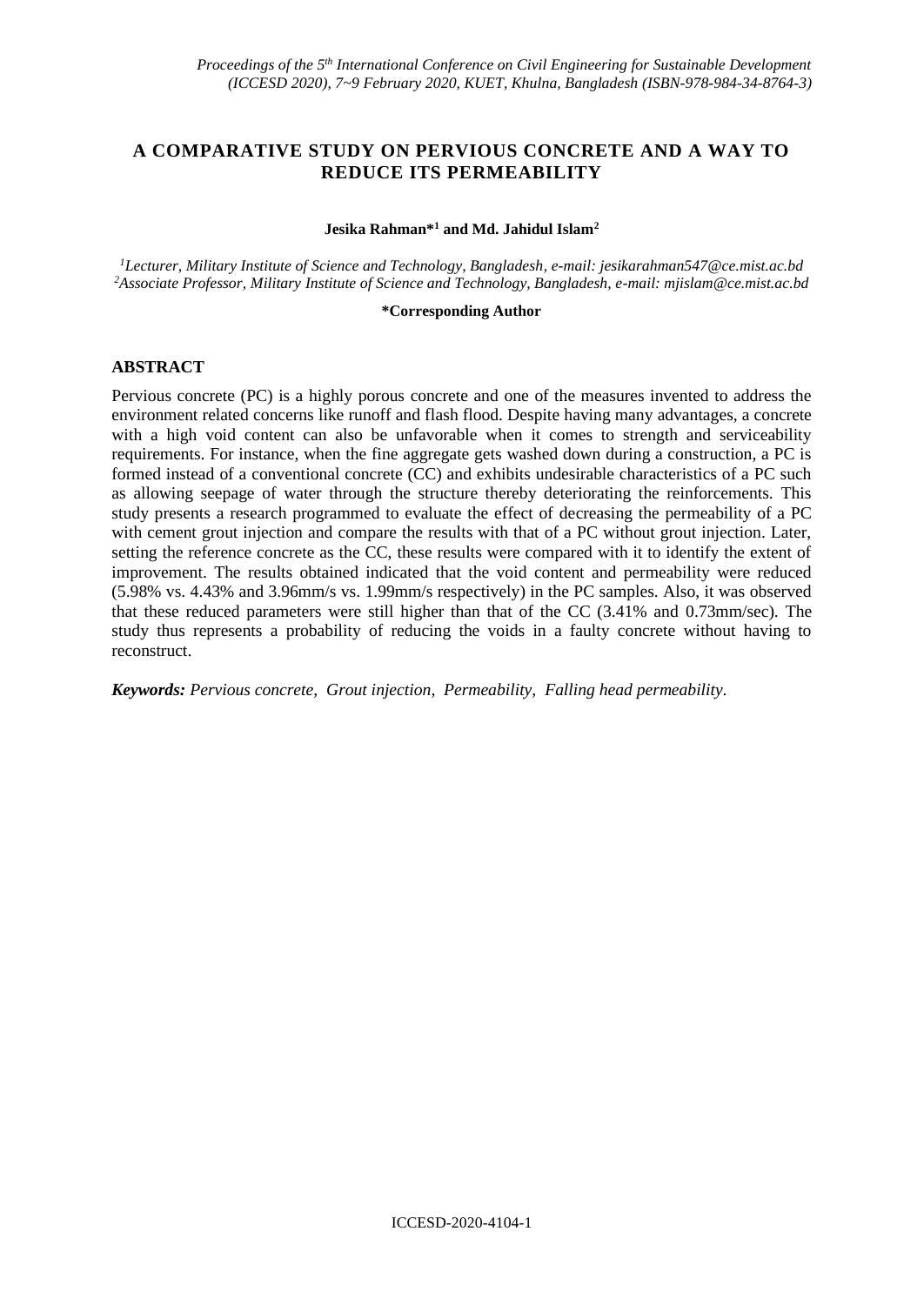## **1. INTRODUCTION**

One of the unabating problems in concrete construction is the inadequate serviceability which often arises due to poor workmanship on site. Such a concrete, affected by improper workmanship and supervision, is termed as a poor quality or faulty concrete (Femi, 2014). A concrete is termed as a good or poor-quality basing on its performance and serviceability characteristics (Alam, Habib, Sheikh & Hasan, 2014). Water ingression in potentially vulnerable structures like swimming pool and basement is one of the performance issues regarding poor workmanship. Due to lack of proper proportioning and compaction by the workforce, voids, much greater than the maximum allowable of 4.5% (NPCA, 2012), are found to weaken the performance criteria as well as the serviceability (Barnes, 2013). A typical example of insufficient supervision is the formation of a highly porous concrete mix formed when the fine aggregates (FA) get washed down by rain on site. During such cases a structure becomes prone to water leakage by the permeable voids present in it and it is this fault that reduces service life of the structure as water moves in to deteriorate the reinforcement.

To reduce permeable voids in a structure by keeping it in functional stage is quite challenging and till date no such research has been made. In this paper such a case is studied and the porosity of a highly porous concrete is reduced by injecting cement grout into the hardened concrete.

In order to simulate a faulty concrete where water ingression remains a severe problem, three types of pervious concrete (PC) mix designs were prepared having different FA contents, namely 0%, 10% and 20% of the total aggregate. The aim of this study is to compare the rate of permeability, measured through Falling Head Method (FHM), of each of the PC samples with that of the CC samples. Later on, the PC samples were treated with cement grout injection and again tested for the rate of permeability to identify the degree of improvement.

## **2. METHODOLOGY**

ASTM Type I Ordinary Portland Cement (OPC) was used as the binding material. The water to cement ratio (w/c) was kept to a constant of 0.4 throughout the study. Natural crushed stone as coarse aggregate complying to grading requirements by ASTM C33 (2018) size 67 (19.00 to 9.5mm) range and Sylhet sand as fine aggregate having a fineness modulus of 3.2 were used.

The PC samples were prepared according to ACI 211.3R-02 (2011) following a design void content of 15% which allows to maintain a minimum percolation rate of 0 inches per minute and consequently higher compressive strength. The CC samples were proportioned following ACI 211.1-91 (2002) specifications. Both the PC and CC were designed for a target strength of 3000 psi, Mix proportions of the various designs used in the study are summarized in Table 1 where PC0F=0% FA, PC10F=10% FA and PC20F= 20% FA. The conventional concrete is designated as NAC. The aggregates were used in saturated surface dry condition. The mix designs were used to cast cylinders having a diameter and height of 4 inch and 8 inches respectively. The casting was done according to ASTM C192 standard specifications (2016).

| <b>Sample</b>     | w/c ratio | Deign void<br>content $(\% )$ | <b>Mass of</b><br><b>Cement</b><br>(kg) | <b>Mass of</b><br>Water (kg) | Mass of<br><b>Coarse</b><br>Aggregate<br>(kg) | <b>Mass of Fine</b><br><b>Aggregate</b><br>(kg) |
|-------------------|-----------|-------------------------------|-----------------------------------------|------------------------------|-----------------------------------------------|-------------------------------------------------|
| <b>PCOF</b>       | 0.4       | 15                            | 362.4                                   | 145                          | 1567                                          |                                                 |
| PC10F             | 0.4       | 15                            | 334.5                                   | 133.8                        | 1472                                          | 145                                             |
| PC <sub>20F</sub> | 0.4       | 15                            | 292.7                                   | 117.1                        | 1361                                          | 301                                             |
| <b>NAC</b>        | 0.4       |                               | 475                                     | 190                          | 1005                                          | 626                                             |

Table 1: Mix proportioning of concrete for  $1.00 \text{ m}^3$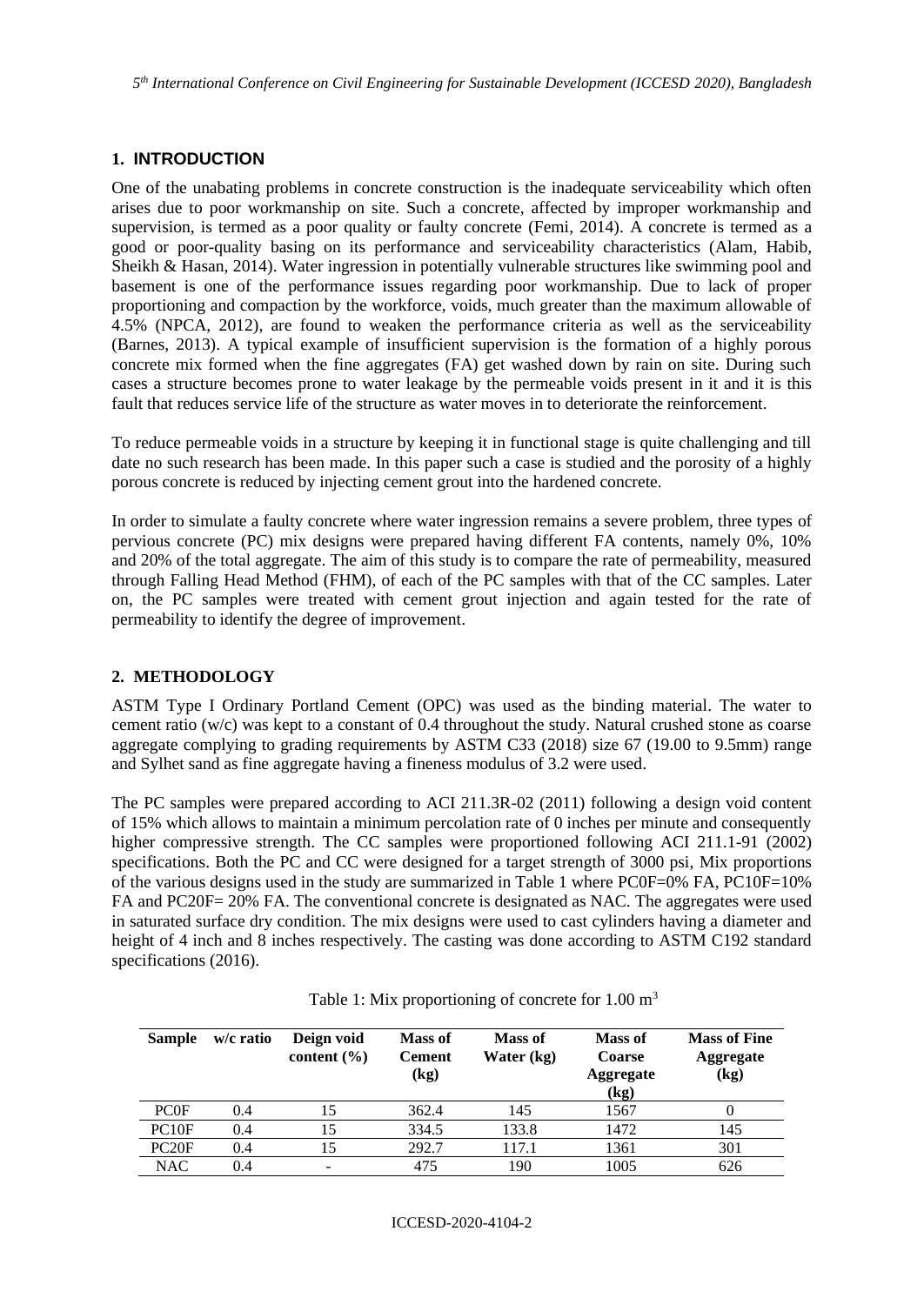Permeability of the hardened concrete samples aged at 28 days was measured using the FHM. The gap between the inner surface of the apparatus and concrete sample was filled so that movement of water was confined in the vertical direction only. The samples were saturated before the test in order to get rid of the air trapped inside the voids. The time t required by the water column to fall through a specified height was recorded and the rate of permeability K was determined using the equation (1) below derived from Darcy's law. Void content analysis was made on samples after 28 days of casting according to ASTM C642 (2013).

$$
K = \frac{A_1 l}{A_2 t} \log \left( \frac{h_2}{h_1} \right) \tag{1}
$$

The equation (1) uses cross-sectional areas of the sample and the tube as A1 and A2 respectively and the initial and final height of the water column in the graduated cylinder as h1 and h2 respectively. The length of the sample here is denoted as l. Figure 1 represents the apparatus used for this test.



Figure 1 Falling Head Permeability Apparatus

To render the PC samples semi-pervious, the cylinders were injected with cement grout having a w/c ratio of 0.5. Before commencing the task, surface of the cylinders was cleaned to remove the adhering dust and impurities and applied two coats of a waterproofing solution: Nitobond EP, to seal the outer surface in order to contain the grout inside. Nitobond EP is a two-component solvent-free epoxy resin as a concrete bonding agent from FOSROC complying with ASTM C881 standards. This resin is basically used for binding wet cement with existing concrete surfaces and is found to be an excellent sealant to stop fluids inside from percolating out of the concrete. The cement grout was then injected in the PC samples with the help of a dual cartridge gun.

## **3. RESULTS AND DISCUSSIONS**

A comparison made on compressive strengths of the PC samples represented (Fig. 2) indicates that there appears no particular trend in gaining or loosing compressive strength in the grout injected samples. However, there is a trend within the untreated samples showing that as the percentage of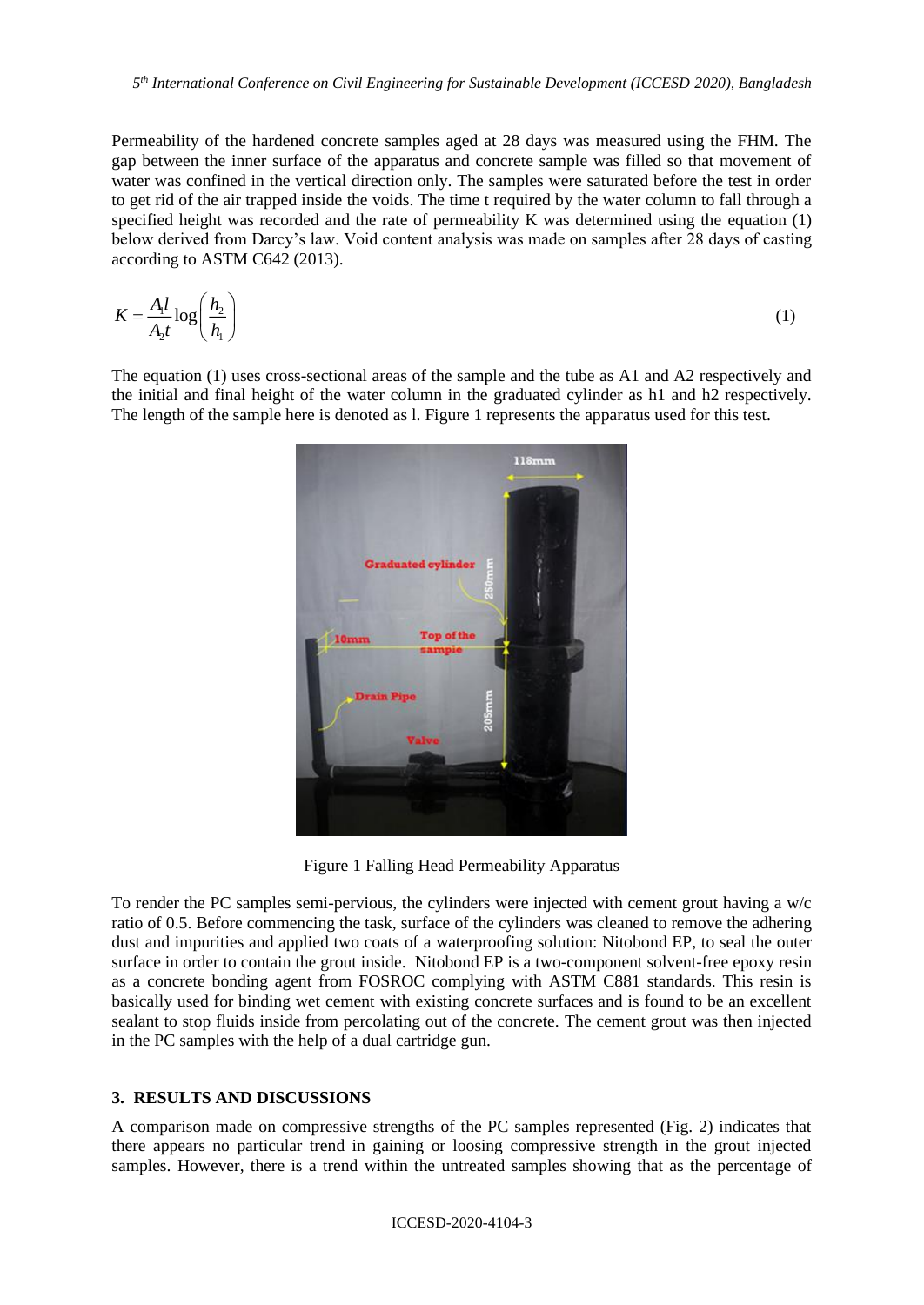fines increased so did the compressive strength. The cement flows in to fill the voids in the fresh state but once it hardens it shrinks and does not form the required bond with the honeycombed matrix. This refers to the fact that cement grout did not impart any notable changes in strength of the PC samples.



Figure 2: Effect of cement grout injection on compressive strength of PC samples

The following figures 3 and 4 represent the results obtained for the rate of permeability tested on samples before and after grout injection. It shows that, before the samples were injected, both the rate of permeability and void content is highest in PC0F and lowest in NAC. The results are then compared with that of PC samples injected with cement grout and it is seen that the rate of permeability decreased to about 50% in PC10F and 38% in PC20F whereas the void content reduced by 26% in PC10F and 4% for PC20F. PC0F samples were too delicate as there was inadequate bond due to having no fine particles to provide the bulk and so pressure grouting was not attainable.



Figure 3: Rate of permeability in PC and CC samples



Figure 4: Void content in PC and CC samples

ICCESD-2020-4104-4